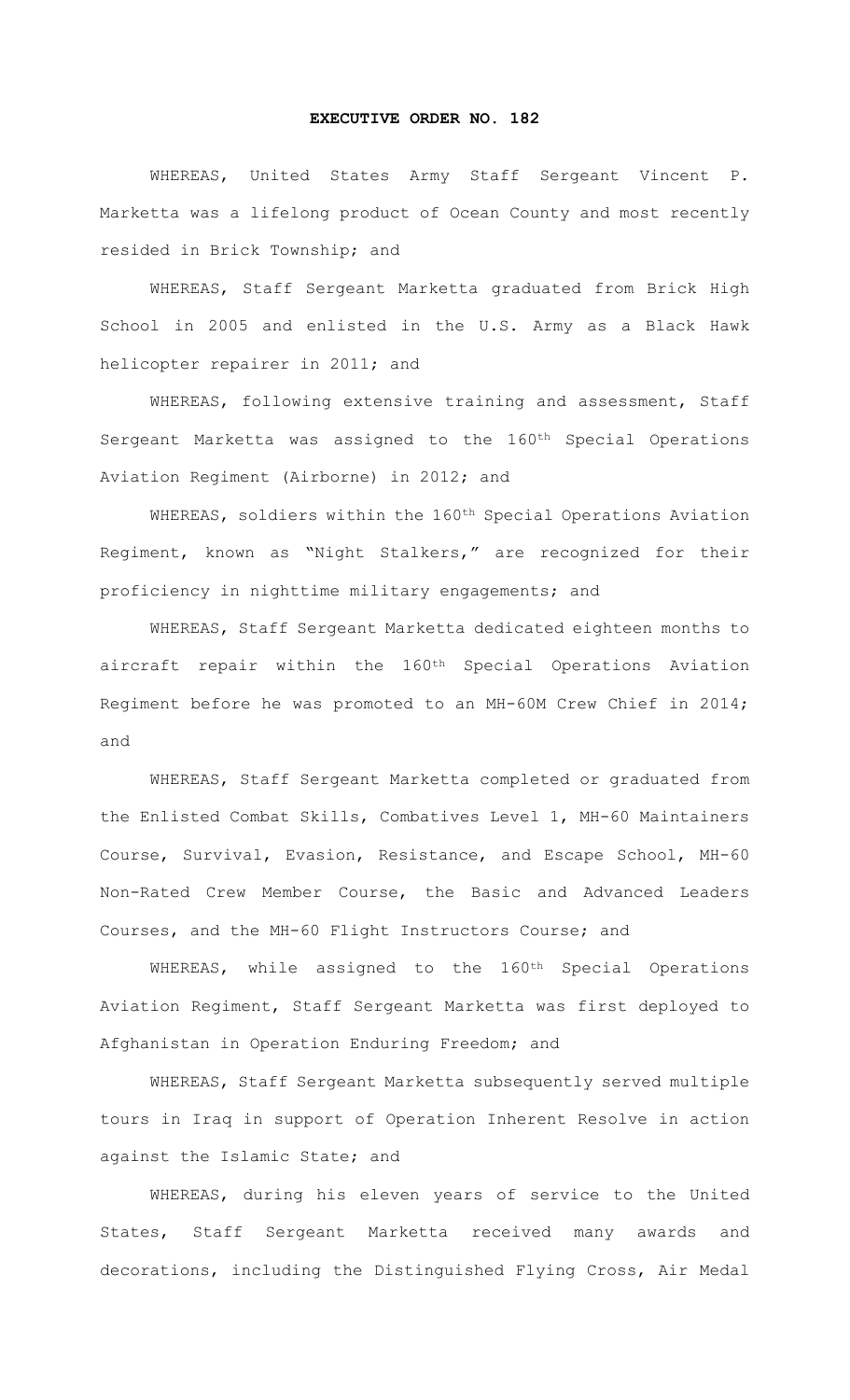with V device, Air Medal with C device, Air Medal, Army Commendation Medal with C device (2OLC), Army Commendation Medal, Army Achievement Medal (1OLC), Army Good Conduct Medal, Afghanistan Campaign Medal (Campaign Star), Inherent Resolve Campaign Medal, Global War on Terrorism Service Medal, Global War on Terrorism Expeditionary Medal, Noncommissioned Officer Professional Development Ribbon (Numeral 2), Army Service Ribbon, NATO Medal, Combat Action Badge, and the Basic Aviator's Badge; and

 WHEREAS, Staff Sergeant Marketta tragically lost his life while engaged in training operations on San Clemente Island in California on August 27, 2020; and

 WHEREAS, Staff Sergeant Marketta was a beloved member of our New Jersey family whose presence will be immensely missed by his family, his friends, his fellow servicemembers, and by the people of New Jersey and around the country whom are grateful for his service; and

 WHEREAS, it is with immense sadness that we mourn Staff Sergeant Marketta's sudden passing, and extend our deepest sympathy and gratitude to his family, friends, and colleagues; and

 WHEREAS, it is appropriate to honor the exemplary character, outstanding achievements, and cherished memory of Staff Sergeant Marketta and to mark his passing;

 NOW, THEREFORE, I, PHILIP D. MURPHY, Governor of the State of New Jersey, by virtue of the authority vested in me by the Constitution and by the Statutes of this State, do hereby ORDER and DIRECT:

 1. The flag of the United States of America and the flag of New Jersey shall be flown at half-staff at all State departments, offices, agencies, and instrumentalities during appropriate hours

2